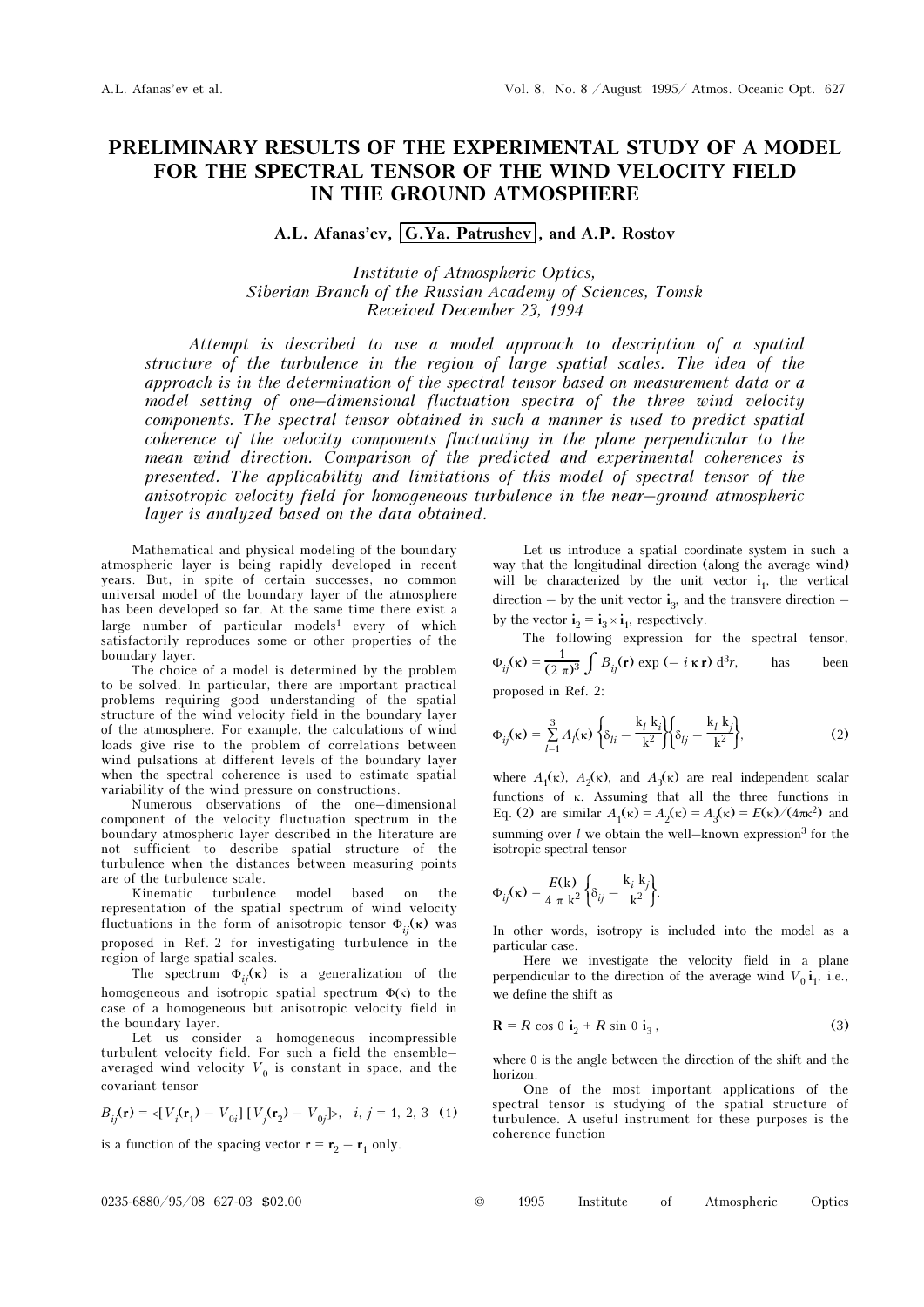$$
\Gamma_{ij}^{2}(\mathbf{R}, \omega) = \frac{|W_{ij}(\mathbf{R}, \omega)|^{2}}{[W_{ij}(0, \omega) W_{ji}(0, \omega)]},
$$
 (4)

where  $W_{ij}(\mathbf{R}, \omega) = \frac{1}{2\pi} \int_{-\infty}^{\infty}$  $\int^{\infty} B_{ij}(\mathbf{R}, \tau) \exp(-i\omega \tau) d\tau$  is the cross spectrum.

Transforming the spatiotemporal correlation function  $B_{ii}(\mathbf{R}, \tau)$  into purely spatial, in accordance with Taylor's freezing hypothesis, expanding it into a three–dimensional spatial spectrum, and integrating over τ we obtain for the cross spectrum the following formula

$$
W_{ij}(\mathbf{R}, \omega) = \frac{1}{V_0} \int_{-\$}^{\$} \Phi_{ij} \left( -\frac{\mathbf{w}}{V_0} \mathbf{i}_1 + \mathbf{k}_2 \mathbf{i}_2 + \mathbf{k}_3 \mathbf{i}_3 \right) \times
$$

$$
\times \exp\left[i R\left(\kappa_2 \cos \theta + \kappa_3 \sin \theta\right)\right] d\kappa_2 d\kappa_3 ,\tag{5}
$$

where  $\Phi_{ij}(\kappa)$  is defined by the expression (2).

Let us consider, for definiteness, the coherence spectrum for longitudinal velocity components  $(i = j = 1)$ when the observation points are spaced in a plane perpendicular to the direction of the average wind.

By transforming Eq. (5) to the form in polar coordinates and integrating over the angle variable we obtain

$$
W_{11}(\mathbf{R}, \omega) = \frac{2 \pi}{V_0} \int_0^{\infty} \frac{k^3}{\kappa^4} d\kappa \left\{ A_1(\kappa) \kappa^2 J_0(R \kappa) + A_2(\kappa) \left( \frac{\omega}{V_0} \right)^2 \left[ J_0(R \kappa) \cos^2 \theta - \frac{J_1(R \kappa)}{R \kappa} \cos (2 \theta) \right] + A_3(\kappa) \left( \frac{\omega}{V_0} \right)^2 \left[ J_0(R \kappa) \sin^2 \theta + \frac{J_1(R \kappa)}{R \kappa} \cos (2 \theta) \right],
$$
 (6)

where  $\kappa = \sqrt{k^2 + \omega^2/V_0^2}$ ,  $J_n(x)$  are Bessel functions of the nth order.

Thus, now the problem is to find unknown functions  $A(\kappa)$ . Kristensen and Lenschow<sup>2</sup> have created a model of the spectral tensor  $\Phi_{ii}(\kappa)$  in which the functions  $A_1(\kappa)$ ,  $A_2(\kappa)$ , and  $A_3(\kappa)$  are expressed in terms of onedimensional spatial spectra of fluctuations of wind velocity components  $F_{ii}(\kappa_1 \mathbf{i}_1) = \int$  $\int^{\infty}$ Φ<sub>*ii*</sub>(κ)dκ<sub>2</sub>dκ<sub>3</sub>. The idea

–∞ of such an approach is to define the spectral tensor by measurement data or by a model setting of one– dimensional spatial fluctuation spectra  $F_u(\kappa)$ ,  $F_v(\kappa)$ , and  $F_w(\kappa)$  of the longitudinal (u), transverse (v), and vertical (w) wind velocity components. One–dimensional model spectra have the property that they are close to locally isotropic when the wave numbers are large. But, they can have different scales and curvature when wave numbers in the energetic portion of the spectrum are small.

Thus, following the model from Ref. 2 we can calculate A–functions defining the spectral tensor and, therefore, predict the coherence.

A series of experiments has been performed to verify this model. Simultaneous measurements of the longitudinal, transverse, and vertical components,  $u$ ,  $v$ , and  $w$ , of the wind velocity were performed using three acoustic meteorological stations<sup>4</sup> spaced in both horizontal and vertical directions.

Auto– and crosscorrelation functions, autospectra, phase spectra, and coherence spectra were calculated for all three velocity components when processing all three velocity components measurement data. The data analysis is not yet completed. Nevertheless, one can compare coherence spectra of fluctuations of the longitudinal wind velocity component for transverse horizontal spacings (what corresponds to the angle  $\theta = 0$ ).

In Fig. 1 dashed lines show the coherence spectra predicted for different spacings based on the model representation2 and related to the neutral boundary layer (curves  $1'-4'$ ), while solid lines show coherence functions found directly in the experiment (curves  $1-4$ ).



FIG. 1. Experimentally obtained  $(1-4)$  and calculated using a model  $(1'-4')$  coherence spectra for longitudinal wind velocity component for different spacings in the transvers horizontal direction:  $R/L = 0.064$  (1 and 1'), 0.127 (2 and 2'), 0.509 (3 and 3'), and 1.018 (4 and 4').

In accordance with the data obtained the coherence for spacings which are small as compared with the outer turbulence scale  $L$  is well predictable. Moreover, the best coincidence is observed in the region of small wave numbers. For large distances the predicted coherence slightly exceeds the experimentally obtained one. This can probably be explained by the restrictions imposed in the model because of freezing hypothesis used when coming from frequency spectra to spatial ones and by the fact that the model description used is applicable to the homogeneous turbulence only.

Updating the model, taking into account "local freezing" and its extension to the case of inhomogeneous wind velocity field in the boundary layer of the atmosphere may be the next step in our study.

## ACKNOWLEDGEMENT

This work was supported in part by the Russian Foundation for Fundamental Researches Grant No. 94–05– 16601.